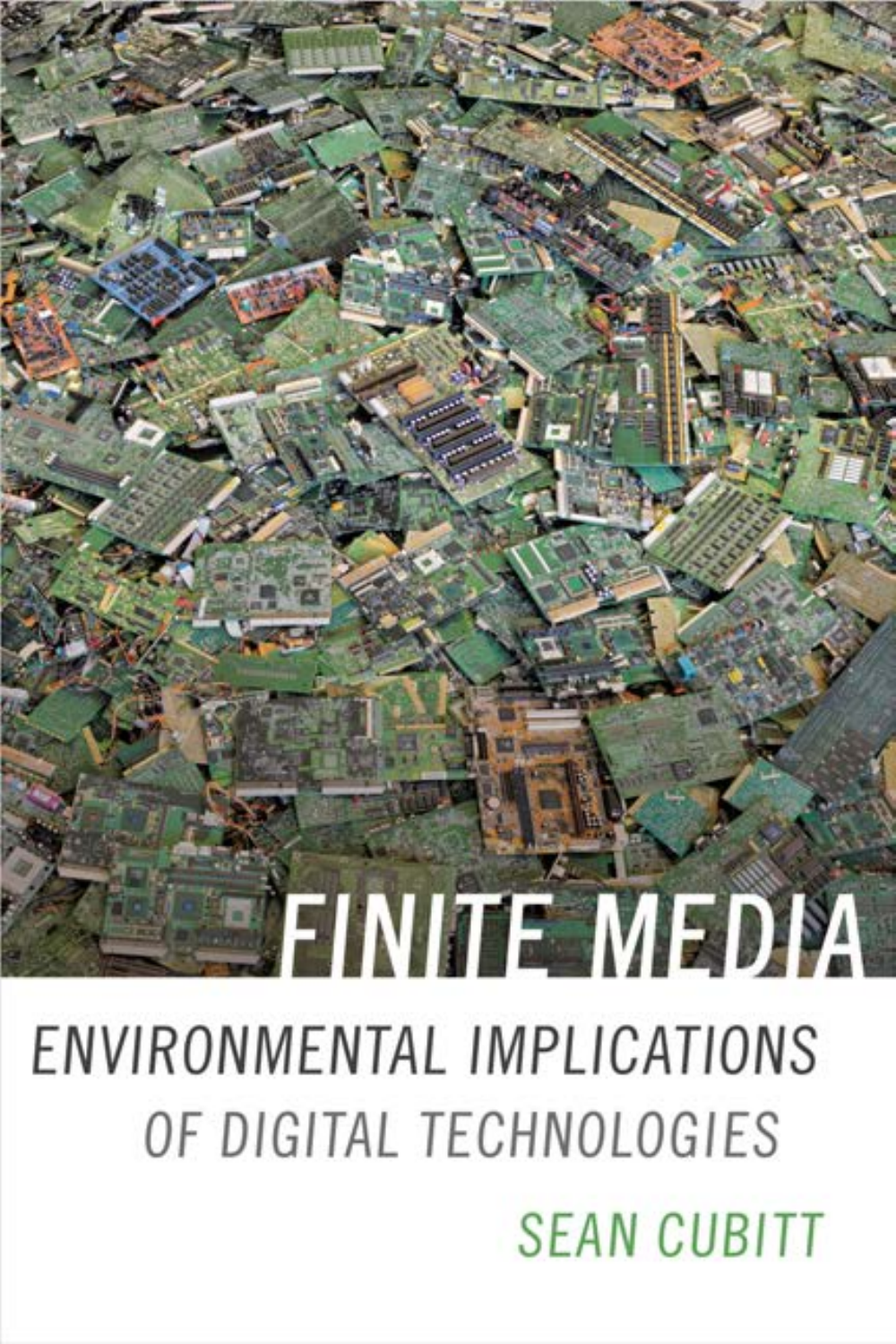SEAN CUBITT

## Finite Media Environmental Implications of Digital Technologies

Duke University Press Durham and London 2017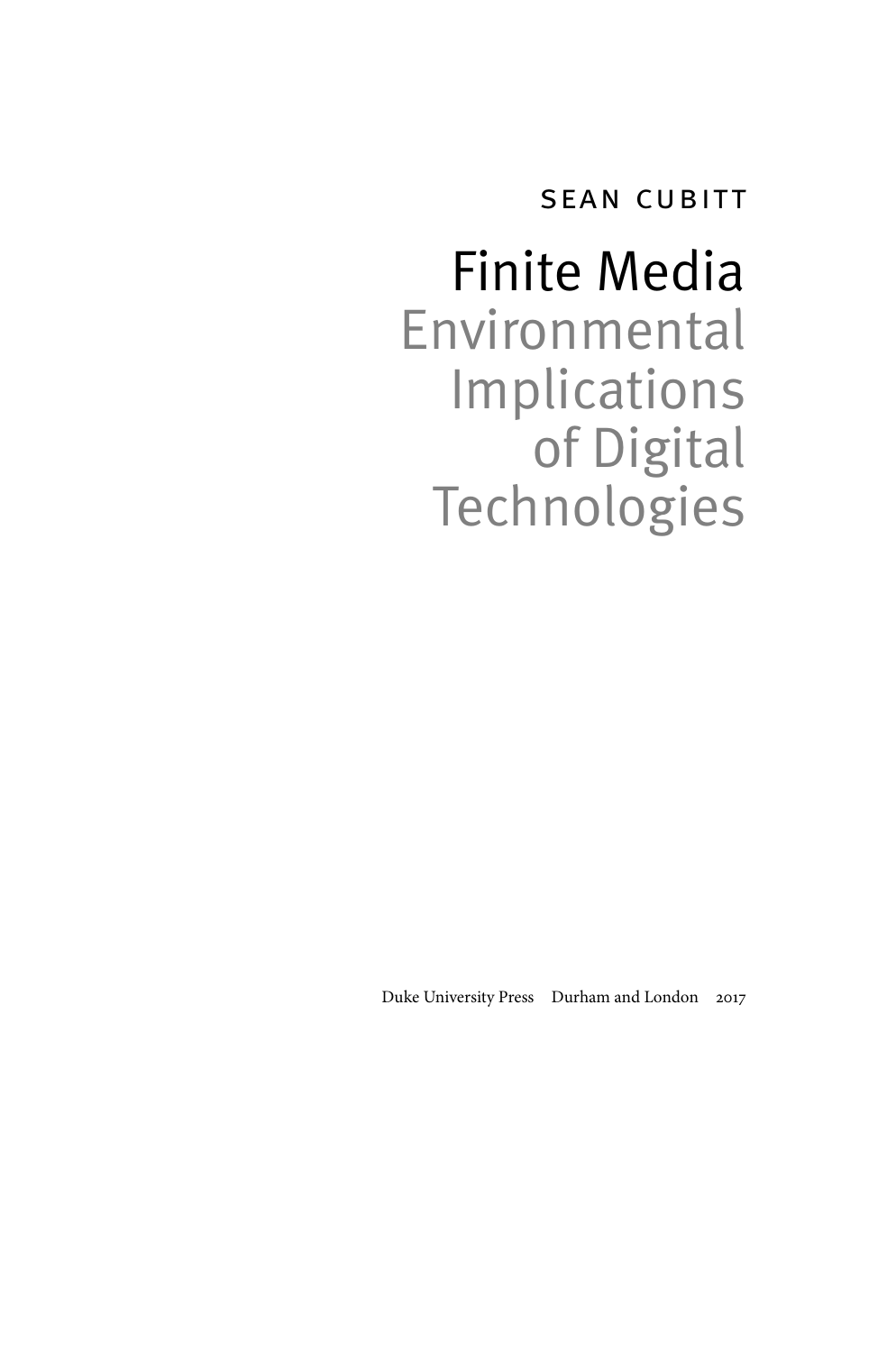© 2017 Duke University Press All rights reserved Printed in the United States of America on acid- free paper ∞

Library of Congress Cataloging- in-Publication Data Names: Cubitt, Sean, [date] author. Title: Finite media : environmental implications of digital technologies / Sean Cubitt. Description: Durham : Duke University Press, 2017. | "A cultural politics book." | Includes bibliographical references and index. Identifiers: LCCN 2016028022 (print) LCCN 2016028817 (ebook) isbn 9780822362814 (hardcover : alk. paper) isbn 9780822362920 (pbk. : alk. paper) isbn 9780822373476 (e- book) Subjects: LCSH: Digital media—Environmental aspects. | Digital media— Political aspects. | Digital media—Social aspects. Classification: lcc hm851.c7825 2016 (print) LCC HM851 (ebook) DDC 302.23/1-dc23 LC record available at https://lccn.loc.gov/2016028022

Cover art: Chris Jordan, *Circuit Boards #2, New Orleans, 2005* (detail)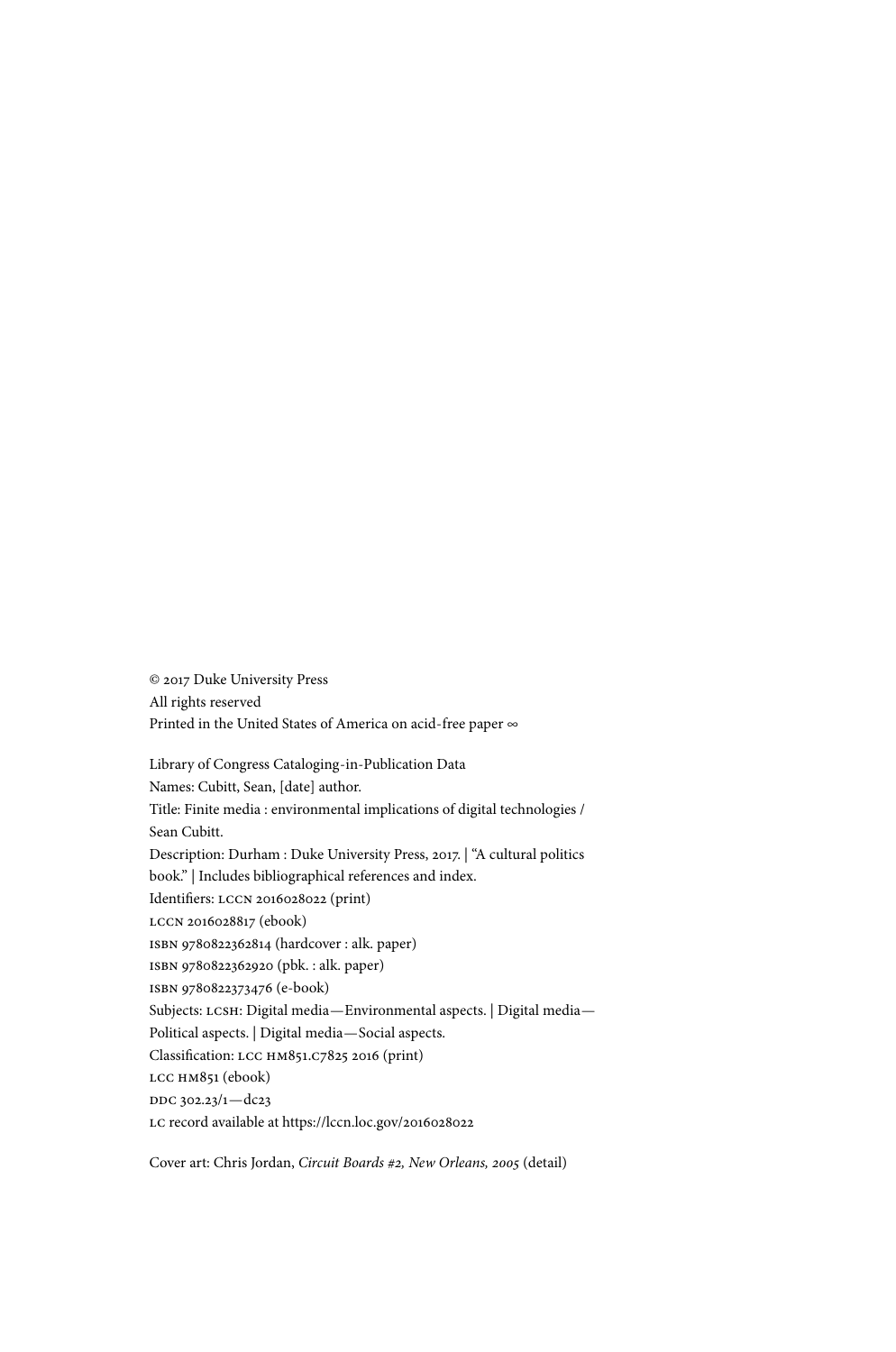### **CONTENTS**

#### vii Acknowledgments

- 1 **INTRODUCTION** Eco- mediation
- 13 **CHAPTER 1** Energy
- 63 **CHAPTER 2** Matter
- 151 **CHAPTER 3** Eco- political Aesthetics
- 169 **CHAPTER 4** Ecological Communication as Politics
- 193 Coda on Saturn
- 201 References
- 237 Index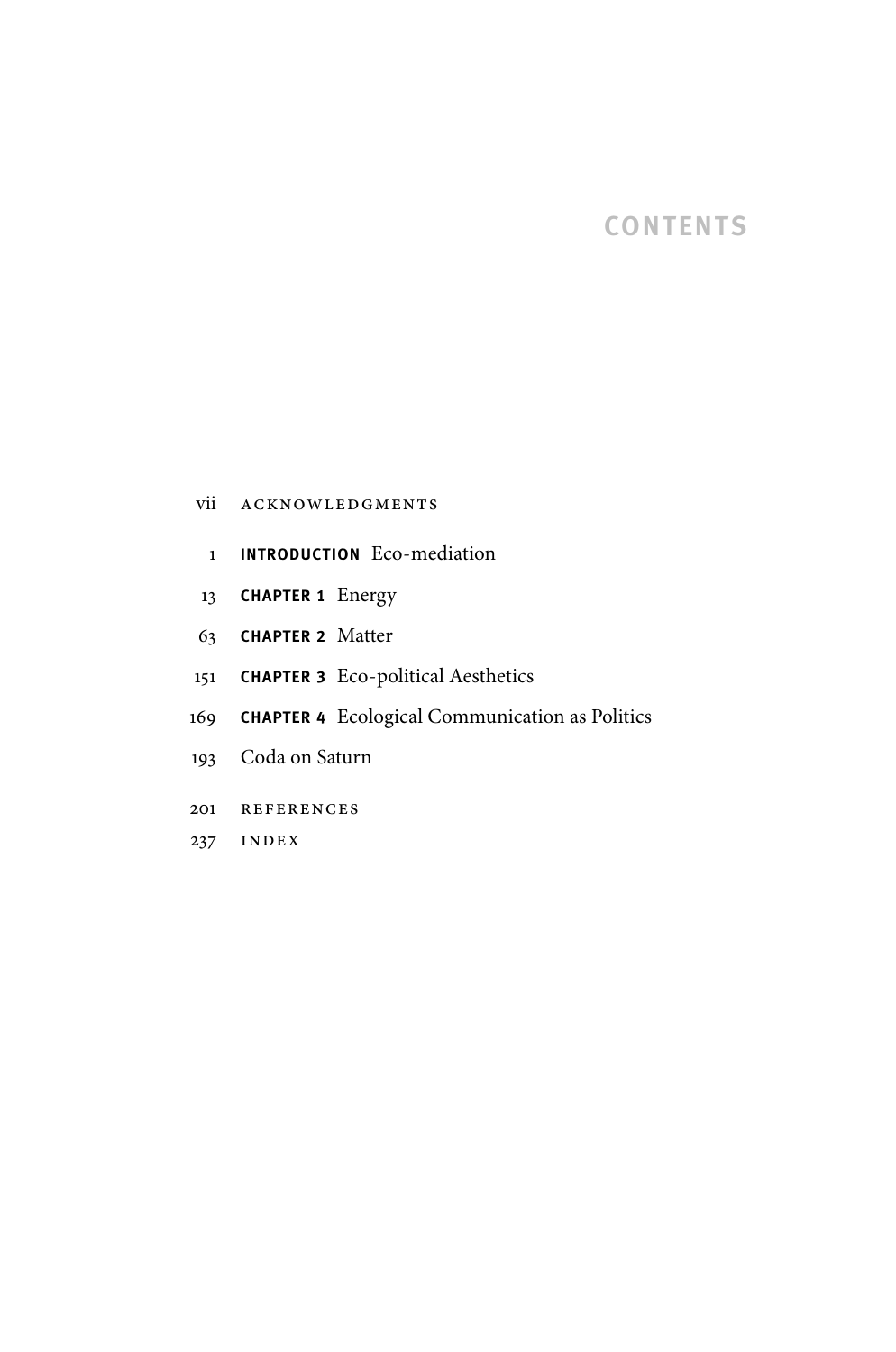#### **ACKNOWLEDGMENTS**

This book is dedicated to my teachers.

Drafts and fragments have appeared in earlier forms in *Theory, Culture and Society*, *Cultural Politics*, and *Media, Culture and Society*. I am especially grateful for my collaborators on the last of these, Robert Hassan and Ingrid Volkmer. The following editors have generously included essays feeding into this project in their collections: Alexa Weik von Mossner, Anil Narine, David Berry and Michael Dieter, Nicole Starosielski and Janet Walker, Larissa Hjorth, Natalie King, and Mami Kataoka, Paul Graves- Brown, Rodney Harrison and Angela Piccini, Ulrik Ekman, Claire Molloy and Yiannis Tzioumakis, Jay David Bolter, Lily Diaz, Morten Søndergaard, and Maria Engberg, Suzanne Buchan, and my collaborators on two anthologies, Stephen Rust and Salma Monani, who have been and remain an inspiration for ecomedia scholars everywhere. I have been fortunate enough (at the cost of a carbon footprint chilling to contemplate) to have talked through aspects of this research with colleagues at Transmediale, Steirischer Herbst, Central Saint Martins School of Art, the Cinémathèque Québecoise, isea Istanbul, the Screen Conference at the University of Glasgow, the Lancaster Institute for Contemporary Arts, the London School of Economics, Trinity College Dublin, and the Universities of Cambridge, Central Lancashire, Dundee, Espiritu Santo, Illinois, Johns Hopkins, Massey, Melbourne, Montreal, Oxford, Sao Paolo, St. Andrews, Siegen, Southampton, Sussex, Warwick, and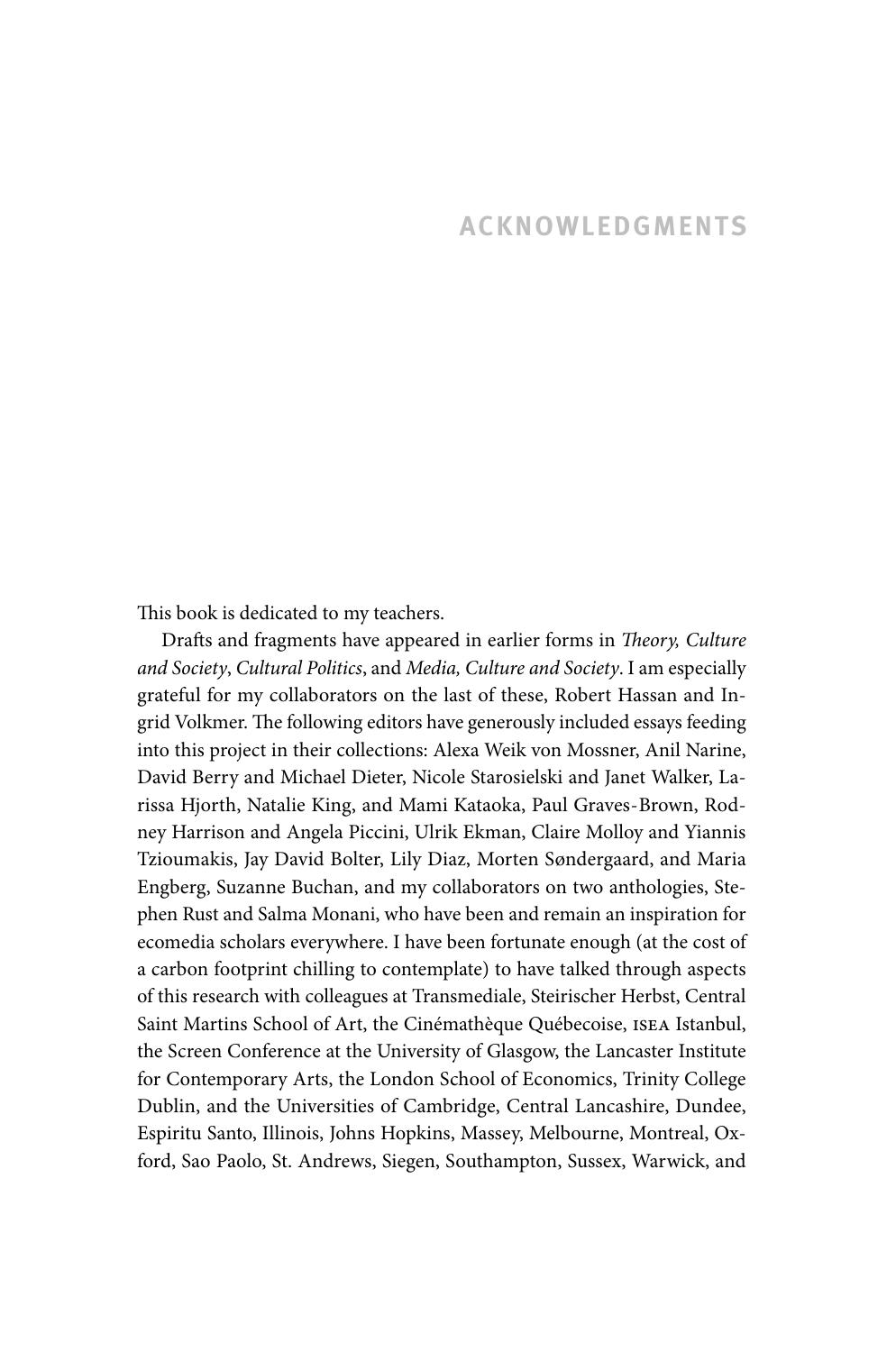the West of England, and to them all I owe a deep debt of gratitude. Particular thanks are due to Lanfranco Aceti, John Armitage, Jon Beller, Ryan Bishop, Pat Brereton, Elinor Carmi, Jonathan Curling, Catherine Elwes, Jennifer Gabrys, Charlie Gere, R. Harindranath, Adrian Ivakhiv, Roger Malina, Janine Marchessault, José- Carlos Mariategui, Noortje Marres, Gabriel Menotti, Walter Mignolo, Maree Mills, Salma Monani, Jussi Parikka, Janine Randerson, Lisa Reihana, Ned Rossiter, Stephen Rust, Susan Schuppli, Jacob Scott, Gareth Stanton, Sy Taffel, Paul Thomas, Nathaniel Tkacz, Pasi Valiaho, Henry Warwick, Ken Wissoker at Duke, and the generous and insightful reviewers whose anonymous comments remade this book, my colleagues in the Leonardo and ecomediastudies .org networks, and the many more, human and nonhuman, with names to come.

For Alison, forever.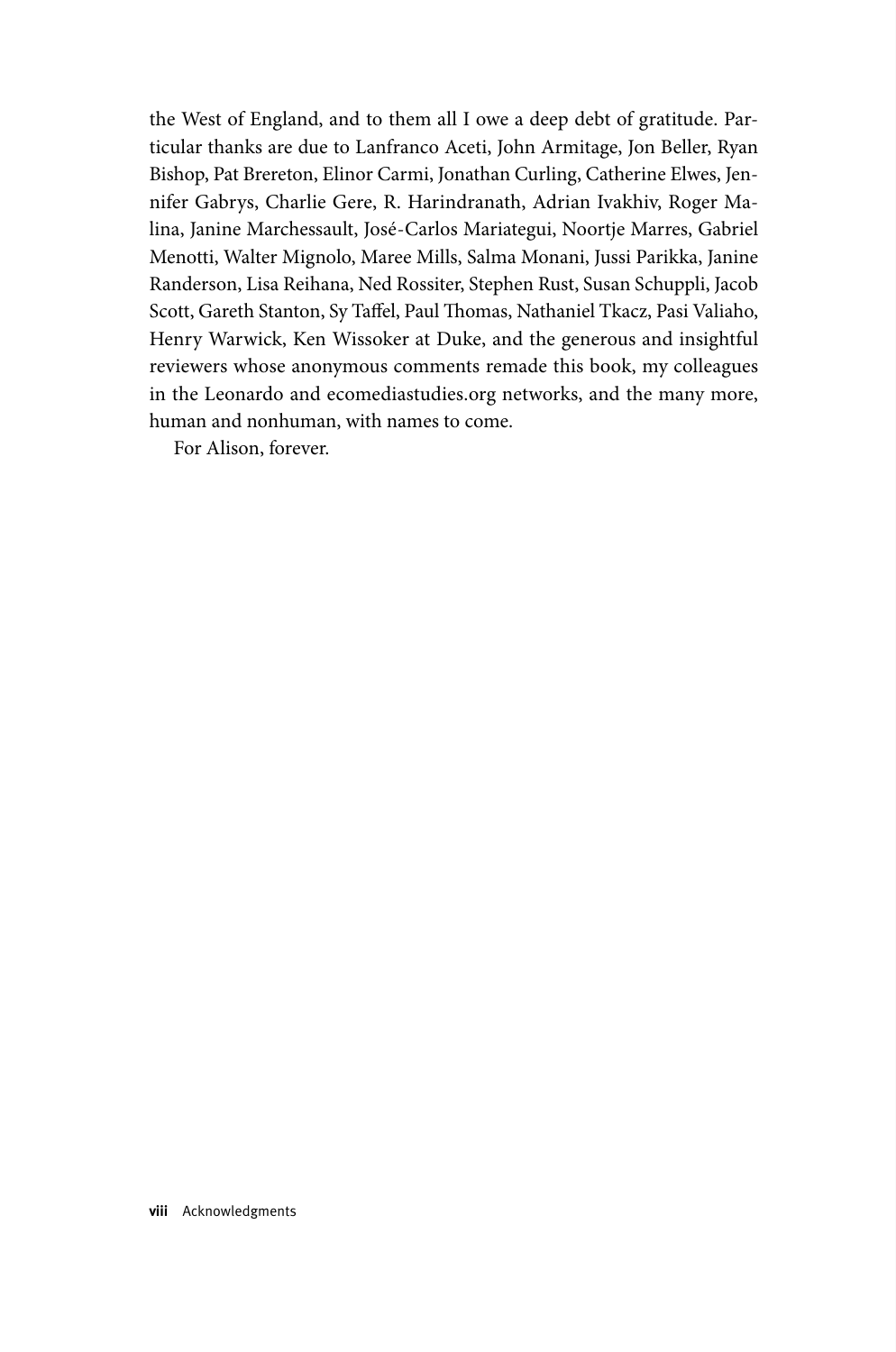# Finite Media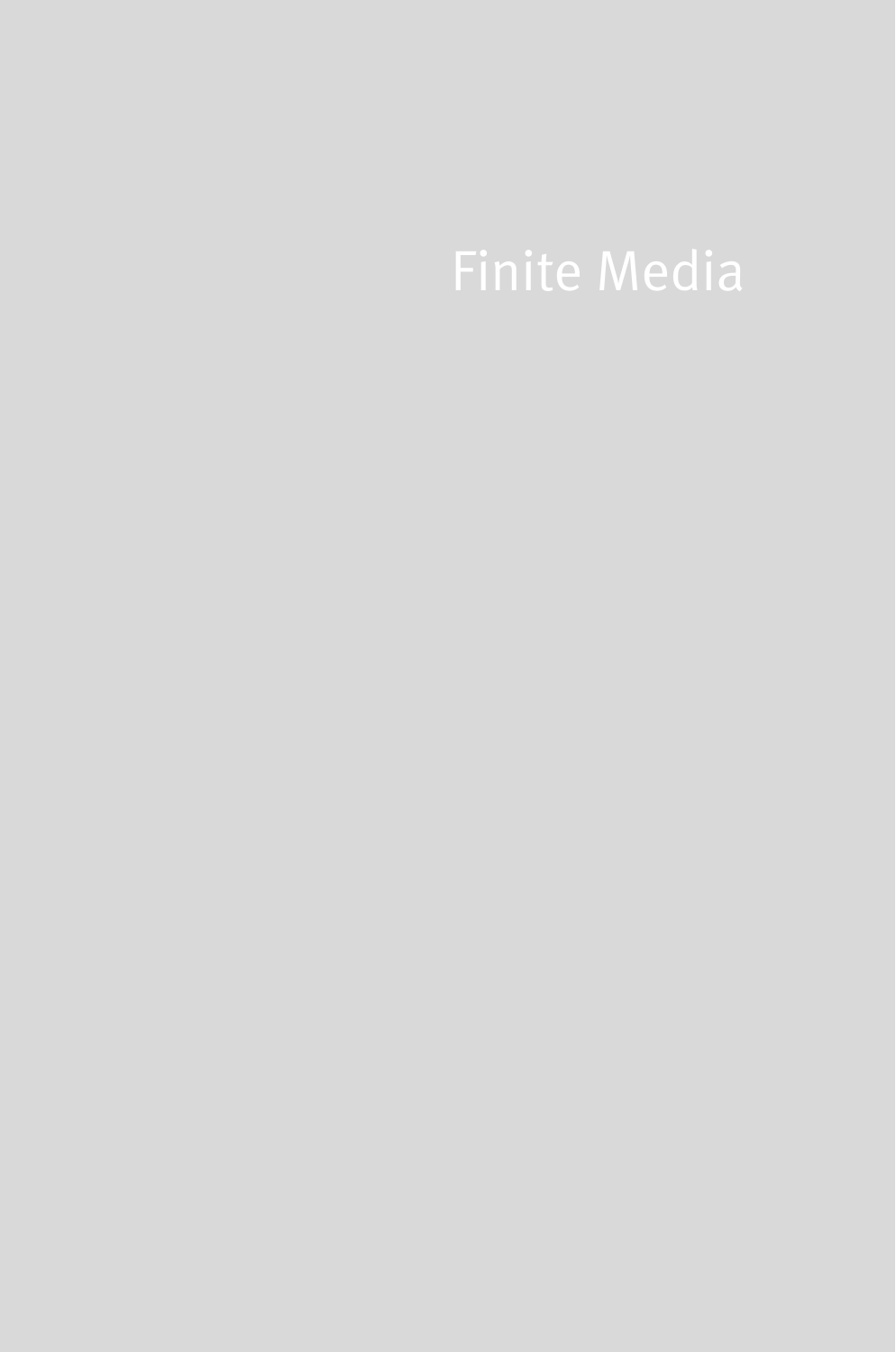

The Story of the Kelly Gang, dir. Charles Tait, 1906; DVD screen grab of the 2006 digital restoration. Source: National Film and Sound Archive of Australia.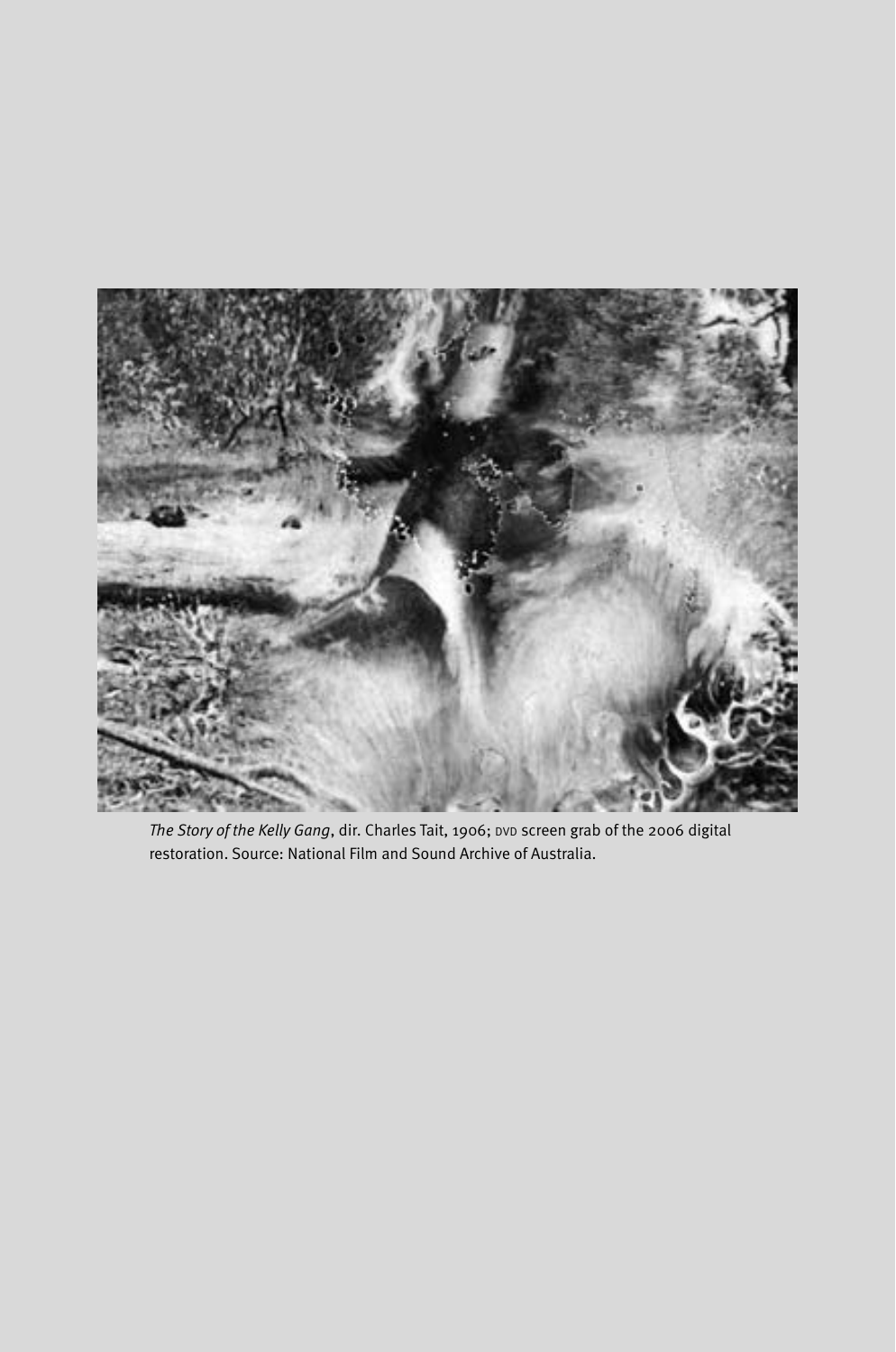#### **INTRODUCTION ECO- MEDIATION**

Say not the struggle naught availeth, The labour & the wounds are vain, The enemy faints not nor faileth, And as things have been they remain. —**Arthur Hugh Clough**

#### Of the original sixty minutes of *The Story of the Kelly Gang*, shot by Charles Tait in 1906, only seventeen minutes remain, much of it in the poorest condition. The film records a moment of colonial rebellion, the wild Irishman Ned Kelly refusing the yoke of his imperial masters. Often referred to as the world's first feature film, *The Kelly Gang* is a triumph of realism. We see again animals, plants, and geology now buried under roads and buildings. The nitrate stock, brilliant sunlight, and sharp lenses catch all the flickering of background leaves and grass, as characters approach or remove themselves from the scene. Even the armor is authentic: not Kelly's own, but the helmet and breastplate worn by Joe Byrne, a member of his gang, still a living memory at the time the film circulated, to considerable profit, through the Victorian and South Australian goldfields where the Kellys rode and met their end, and around the colonies. Tait's deep focus and his taste for authenticity place the film in a specific aesthetic tradition of pictorial realism, and enough remains for us to understand the main action. Yet what strikes twenty- first- century viewers is the developing chaos of the blistering support and the silver halides sitting on it, as well as the artifacts produced in the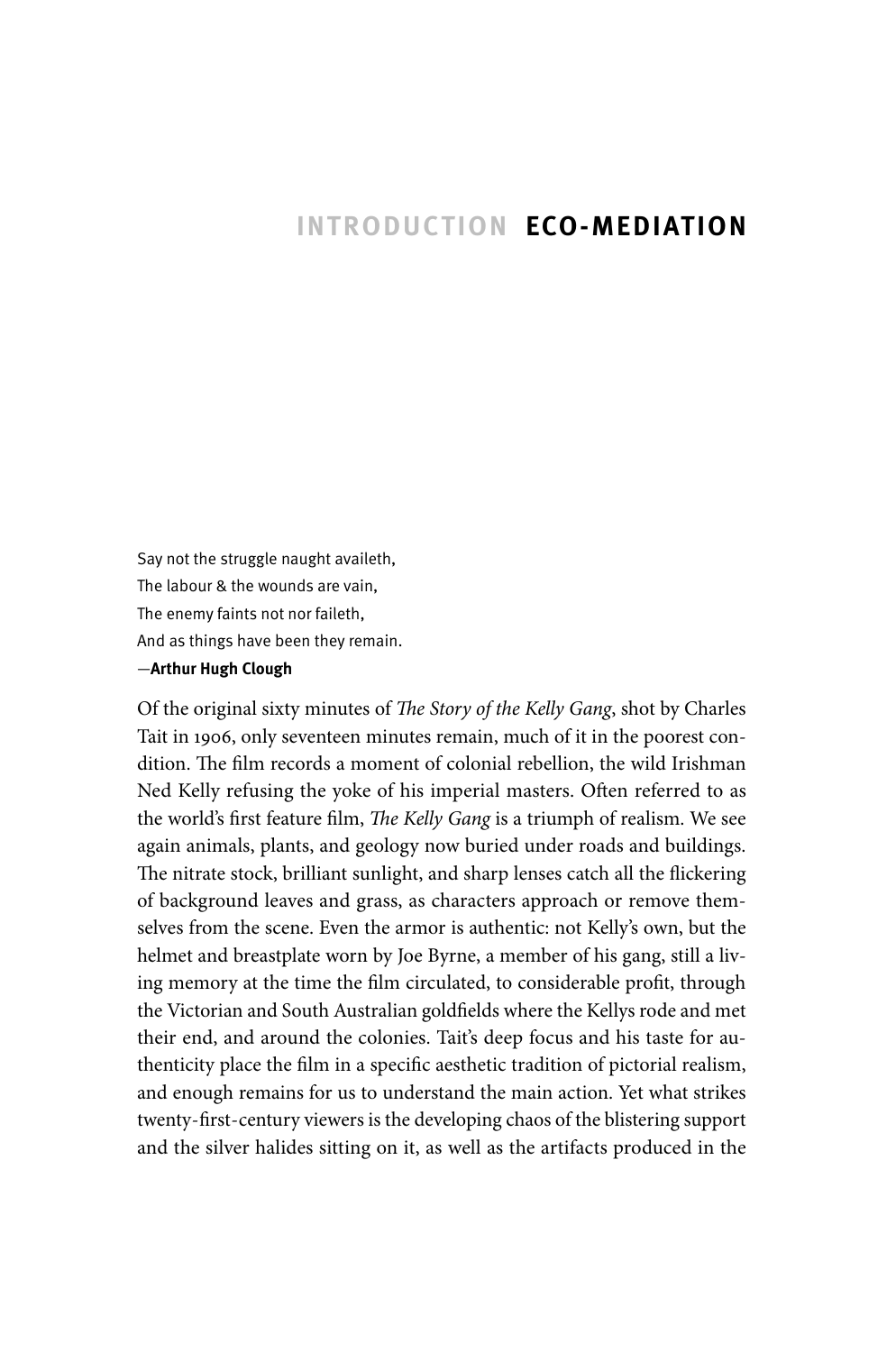archival process and its transfer to the web- ready mpeg- 4 codec. *The Story of the Kelly Gang* is not in any simple way about ecology, but it is itself an ecological artifact, one that links human, technological, and organic worlds in the context of colonialism, and so acts as a talisman for the work undertaken in this book.

When we speak of film as a "living medium," we should take the term literally. The nitrate stock *The Kelly Gang* was shot on is formed by adding camphor as a plasticizer to nitrocellulose, also known as guncotton, a close relative of nitroglycerine (the foundation of the Nobel fortune). It is extremely flammable. Even without fire, the stock gradually outgasses, leaving a sticky and unworkable gel. Such decomposition is as much a fact of film as it is of any other living matter. The archivist's task is to preserve the film in a form as close as possible to an ideal master print at an ideal first screening, to conserve light passed from one time to another. Against this preservationist homage to the ideal, from the point of view of the film itself, the filmstrip is a slowly percolating chemical soup, a patch of molecular combination and mutation. The archival life of film (Fossati 2009) includes this struggle between the order of the archive and the entropy of what the archivist understands as decay, but which can also be understood as the evolution of a new artifact from the old.

In this instance, according to Sally Jackson and National Film and Sound Archive of Australia historian Graham Shirley,

The surviving fragments were digitally scanned by Haghefilm Laboratories in Amsterdam using the DIAMANT digital restoration system. This allowed major cleaning to remove dirt, scratches and other blemishes, and eliminated the jitter characteristic of the original footage. This digital approach also allowed for the re- creation of frame content which had otherwise been lost through physical deterioration. To achieve this, the Haghefilm restorers copied and modified content from adjacent frames to replace missing information in damaged ones. The result is the cleaner, clearer and much more detailed film we have today. (Jackson and Shirley 2006)

This is interesting on two counts: First, commenting on a blog post about this film, Melbourne blogger Carl Looper suggested, "Some of that 'boiling' may be a function of the restoration algorithms"; and second, because it suggests an even closer correlation between chemical and digital intelligence at work in the clip. Such multiply nonhuman mediations raise with even greater urgency the question of mediation itself, the processes that mediate between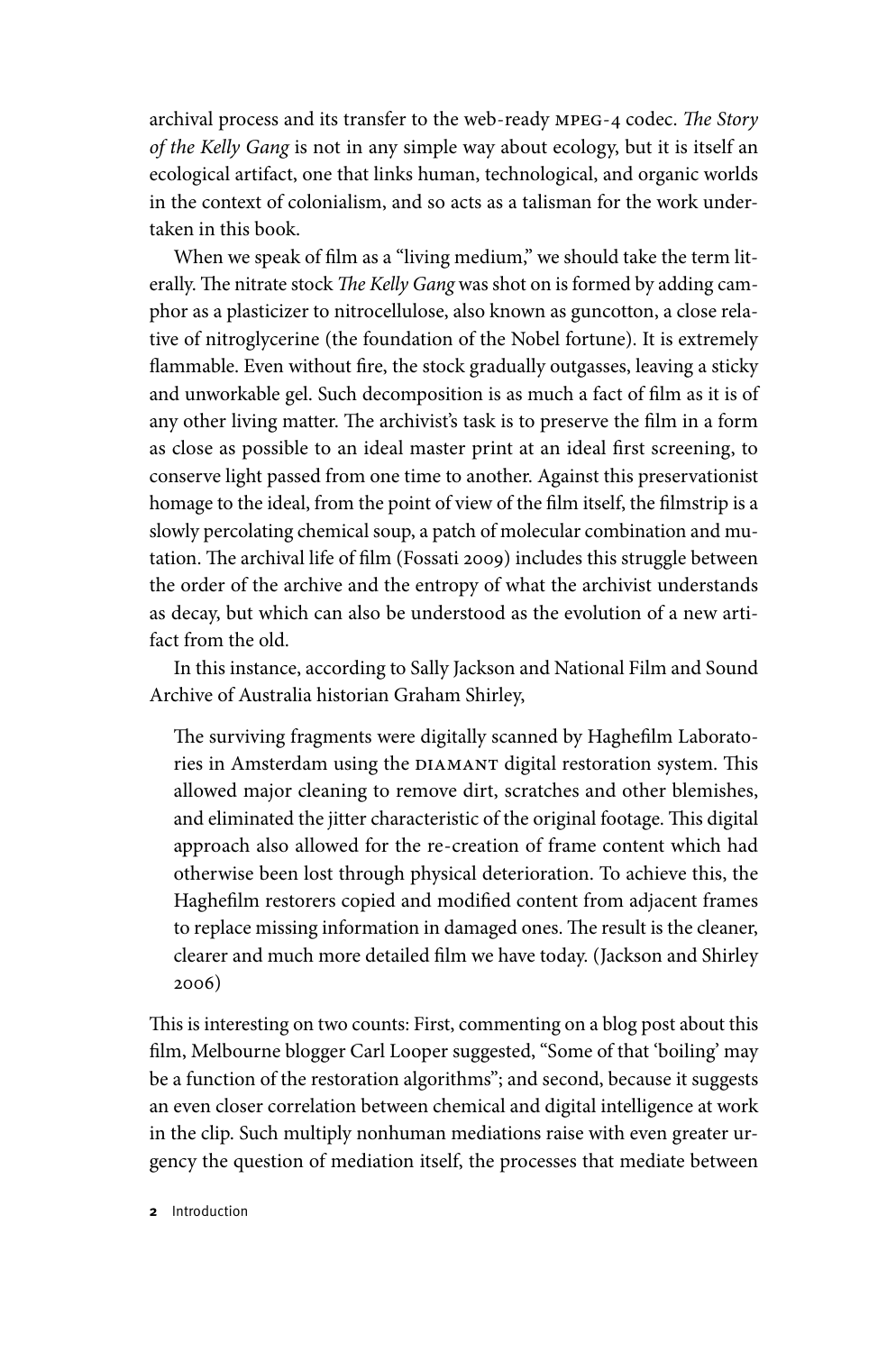populations and environments, and in which environments, it now appears, play a significant role. The Diamant system works in precisely the opposite direction to mpeg and other codecs (compression- decompression systems for transmitting video), which compress video signals by removing anything that appears to the algorithm to be extraneous. The principle of capturing the maximum amount of detail is important for the master copy of a film, but for distribution codecs play on the psychological optics of the good enough, trusting the standard observer to skip over damage and fill in visual blanks. Archivists revert to the maximal principle, even at the cost of promoting probability over actuality.

A film, especially in deep focus, has a special claim to actuality in that it records actual motion, or fragments of actual motion. The actual always contains in itself the virtual: Every motion contains in itself the possibility of unforeseen development, only one of which becomes actual in the next frame, but all of which lie latent in the first. The Diamant algorithm, by dint of necessity, extracts from that virtual character of the individual frame an actuality that it interposes in the neighboring frames. The probable substitutes for the virtual in order to produce a new actual—the archival print—that is now what it must in some sense always be, since films as damaged as this cannot be projected. The *Kelly Gang* we see today (NFSA. 2016) is a representation of the film, an idealized representation of an idealized film. Thus, while the film itself slides toward the gel stage, the degradation of its materiality, its restorations migrate toward the Ideal. It is another ironic triumph of the Idea over the existent. It is as impossible to reconstruct the entropic chemistry of decay as to remake the original sixty minutes of *The Story of the Kelly Gang*. The fragments we view are a work of ongoing catastrophe, the work of humans, technologies, and natural processes: time and its space dissolving, the falling apart that is the pixel, the ordering power of reassembling what information we have across frames, the vector of this artifact moving on through time, now and forever pinned to migration from format to format. This is the work of an art which more than any that preceded it owns up to and embraces, if we learn to see, the effervescence of knowing and its perpetual evolutions. That effervescent commonality of human, technical, and natural processes is referred to in what follows as mediation.

Mediations are not communications (though all communications are mediated). Mediating does not require messages, nor even senders and receivers: It would be false to anthropomorphize the nitrate reaction or the semiautomated digital reconstruction as in some way capable of expression or intention. Mediation names the material processes connecting human and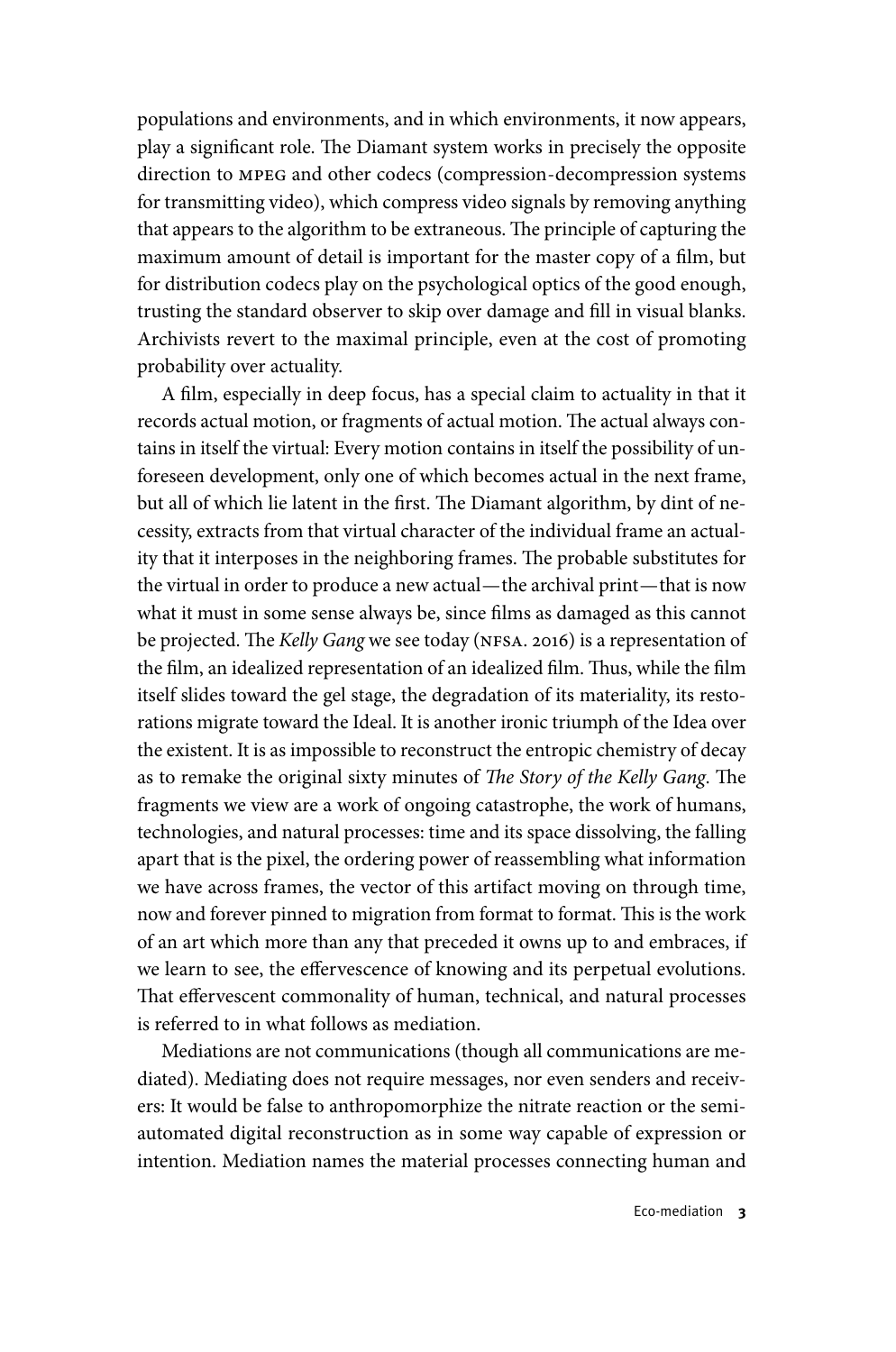nonhuman events—as the nitric acid catalyst mediates between molecules in the decay of nitrocellulose, and that mediation is mediated again by the Diamant algorithm. Mediation is the primal connectivity shared by human and nonhuman worlds.

Only in some limited and extraordinary cases does mediation become communication. Following Shannon and Weaver (1949), we might say that communication is about distinguishing the message as figure from noise as ground. The distinction prioritizes the distinct units of communication from the chaotic cosmic background. If, in Bateson's (1973, 351) aphorism, information is a difference that makes a difference, noise must be indifferent, and without effect. But then, why try to suppress it? Noise is defined by exclusion: It is what is not communication. But if we do try to grasp noise for itself, when we hear in the static the random burbling of the universe, we should recognize in it the basic flux of mediation, enthralling and distracting as the waves of the sea. Ecologies are not networks connecting previously separate things: Every element of an ecology mediates every other. Life mediates nutrients and sunlight, storing, changing, growing, passing, mutating, returning. *The Story of the Kelly Gang* mediates sunlight, lens, film, the chemistry of nitrate, the politics of archives, and the determinations of digital video. When we speak of the media, we tend to refer to the technological media of the last two hundred years; but everything that mediates is a medium—light, molecules, energy. This flux of mediation is logically prior to communication and to the objects we have learned, through communication, to distinguish from the background hum. The flow of mediation precedes all separations, all distinctions, all thingliness, objects, and objectivity. It precedes the separation of the human and the environmental.

And yet, everywhere in the human world, that flow is parceled out, delayed, amassed, ossified. The question is how, and to what purpose. It is not only that things appear to us as things instead of processes, nor that flux is without form or history. On the contrary, the inevitable mutation that necessarily accompanies mediation belongs to time's arrow, and to the increasing complexity of order as well as its opposite. Life is negentropic, perpetually constructing and defending order. The microcosmic density of ecosystems, human societies, and their interweaving moves toward the increasing mutual mediation of all lives, all deaths. The assertion that the world is composed of things is based on a rejection of this connectedness. Such an ontology of objects would be merely metaphysical were it not for the fact that it describes so accurately the way we see and understand the world. The question is how we, especially in the West, came to see the world this way. In turn, this raises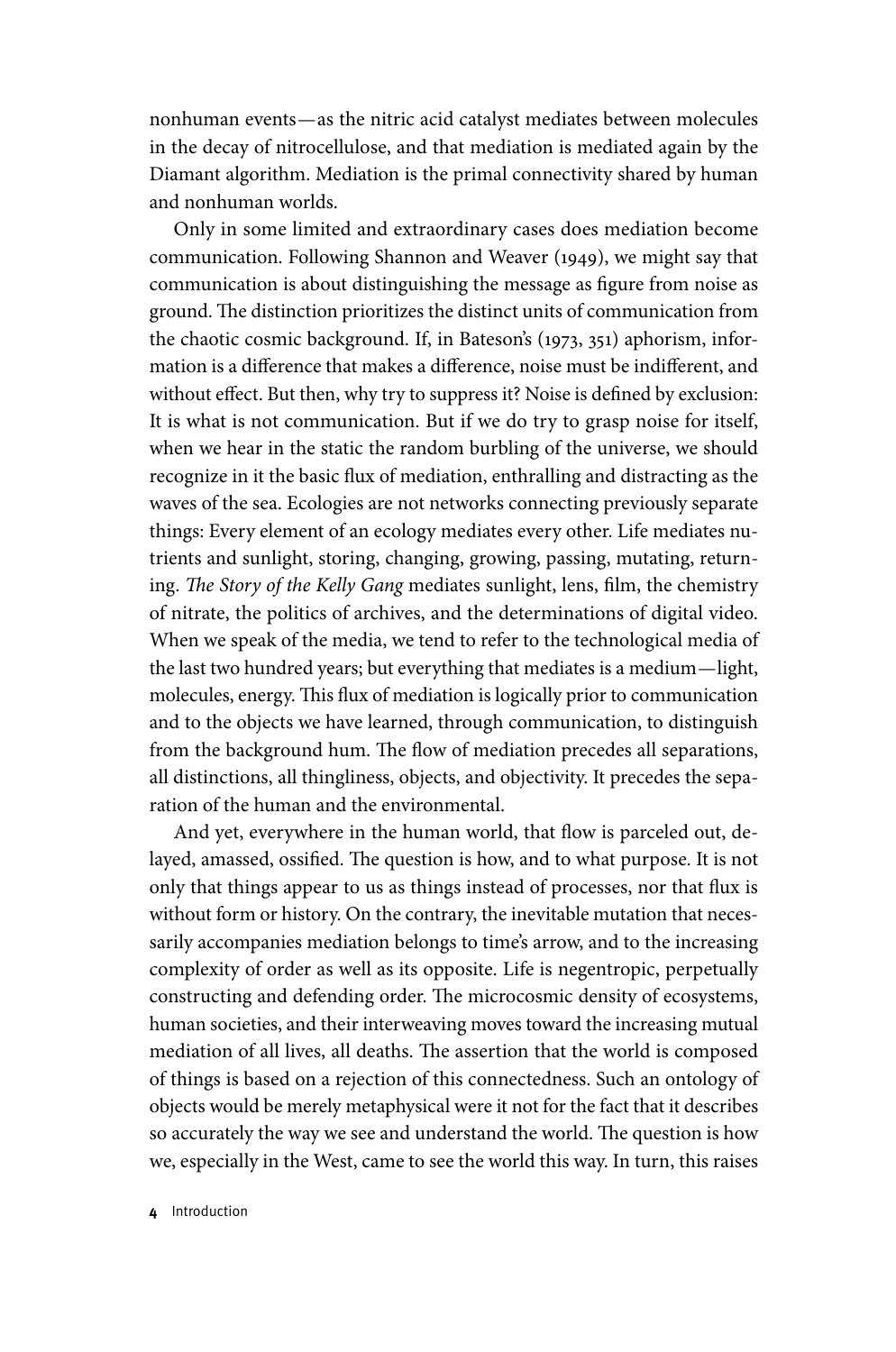a question of whether it is our perception that works like this or whether the world has changed. I see the actors playing out the roles of Ned Kelly and his captors, but I also see the film stock raddled by time and rebuilt digitally. Each of them is self- consistent over time, and so I see them as things, but the coincidence of the seething surface and the filmed events is unique and ephemeral as the file plays on my computer screen. It is exactly this ephemerality that ties these "things" into a single process, a mutual mediation. I have learned to see this way, but I can also imagine or learn other ways of seeing. The same is not necessarily true of human mediation. Parceling out the planetary flow of matter and energy involves egregious inequality: Gold accumulates around one person, trash around another. There may well be an ontological truth, that every process is a mediation, and that reality is the archery of time, but there is no denying that the flow of mediations concentrates in bloated fortresses of control that operate by damming up the generosity of life and the mercy of mortality.

We have strong theories as to why the poor collude in their own oppression, but we lack understanding of why power and wealth still accumulate far beyond the capacity of their owners to enjoy them, long after any historical rationale, even to the point of the suicidal inactivity that has frozen the world's leaders in the oncoming headlights of climate change. Nothing oppresses us more than the idea that as things have been, they shall remain: that the only response to a thawing Arctic is to drill for oil there; that there is no Plan B, no alternative. Belief in the primacy of objects goes hand in hand with stronger belief in the potency of subjects, yet all evidence points toward a human polity without masters, in the sense of people who can control it. On the contrary, wealth accumulates, and the individuals standing at the nexus of accumulation are accidental to the process: The ceo is fired but the corporation lives on. In the modern era, the era of capital, accumulation has become an end in itself, systemically oriented against redistribution. A theme of this book therefore is that from a primal interweaving of all processes, we have arrived at a point where the world appears to us as things that must be ordered and amassed. It offers as a preliminary thesis that this process in turn begins in an original sin that severed humans from their environments: the privilege granted to communication, a necessary survival mechanism that, however, has come to risk the survival of the whole ecosystem.

Communication places us in relations of sender and receiver, object and subject, as it creates the distinction between the sovereign as acclaimed source of authority and "the capillary functioning of power" (Foucault 1977, 198) that communicates it. Capillary disposition creates a hierarchy of chan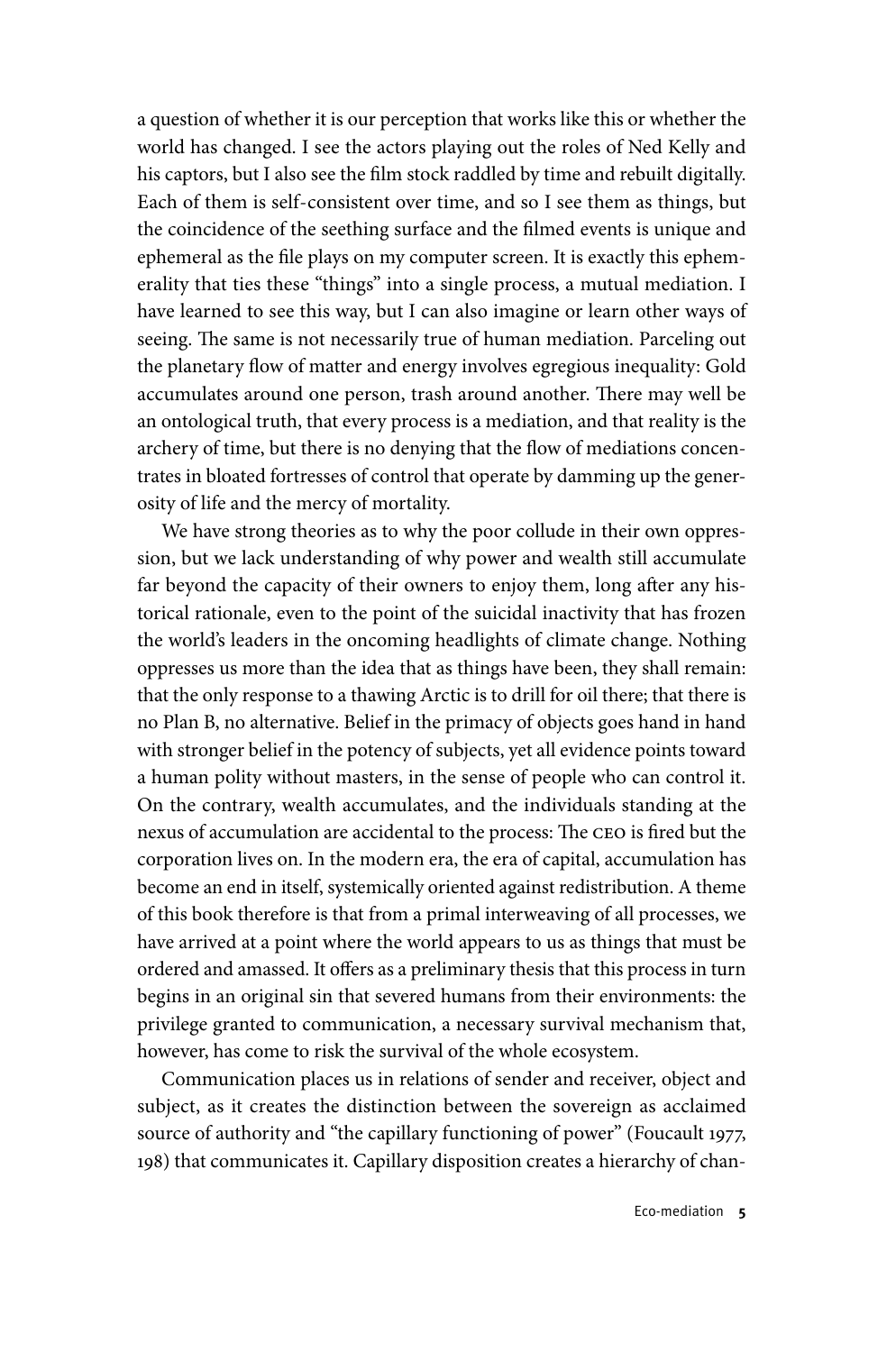nels, the media through which we assemble our polities, and equally in which we construct our technologies, and by means of which we find ourselves confronted by the Other of nature. In the distinctions between polity, technology, and nature are realized their dependence on one another, a dependence that emerges only once the chaos of primal mediation has been organized, as the ancient creation myths begin in the separations of sky from earth, light from dark, sweet from salt water, and land and sea. The foaming surfaces of *The Story of the Kelly Gang*, quite as much as the flickering sheen of the leaves in its backgrounds, recall that primal mediation, yearning for its return. At the same time, as this book sets out to show, even communicating one's love of nature implies damaging it. The corollary of the assertion that every communication is mediated is that every communication is material. Paper, ink, printing presses all require wood, metals, animals, fire, and energy. Mass- circulation print media of the nineteenth century needed steam; the telegraph needed wires and electric generators; photography and cinematography needed silver and plastics from oil and coal. Much of this book is about the deep dependence of contemporary media on energy and materials. To communicate with one another, we also inadvertently communicate our dismissive relation to the humans and natural environments who pay the terrible price for its efficiency, even for its poetry.

But it is also the case that in this mutual dependence of human, natural, and technological there is a utopian orientation toward a future overcoming of their tripartite separation. *The Story of the Kelly Gang* is so emblematic because it presents the mutual mediations of human actors, technological agency, and natural processes. The dominant utopian mechanism today is technology, and its counterfaith is Gaia. It is precisely because that dualism is so potent that it is essential to turn our gaze toward the polity—the assembly of human beings in action—as the site from which might arise any alternative, and therefore by definition any future, since the future is only knowable by its difference from the present and past. It is we ourselves who must become other in order to produce an other world. The correlative is that we must cease to be human, and most of all cease to exist as exclusively human polity, which is the medium of communication par excellence. The road to that goal, however, must lead through the polis, the humanity of humans, and most of all through our communications in order to imagine a way out of stasis.

The decay of archival film is a mirror to the economics of accumulation. Capital gathers, hoards, and invests in a system that claims immortality for itself and dismisses death as something that occurs beyond its purview. *The*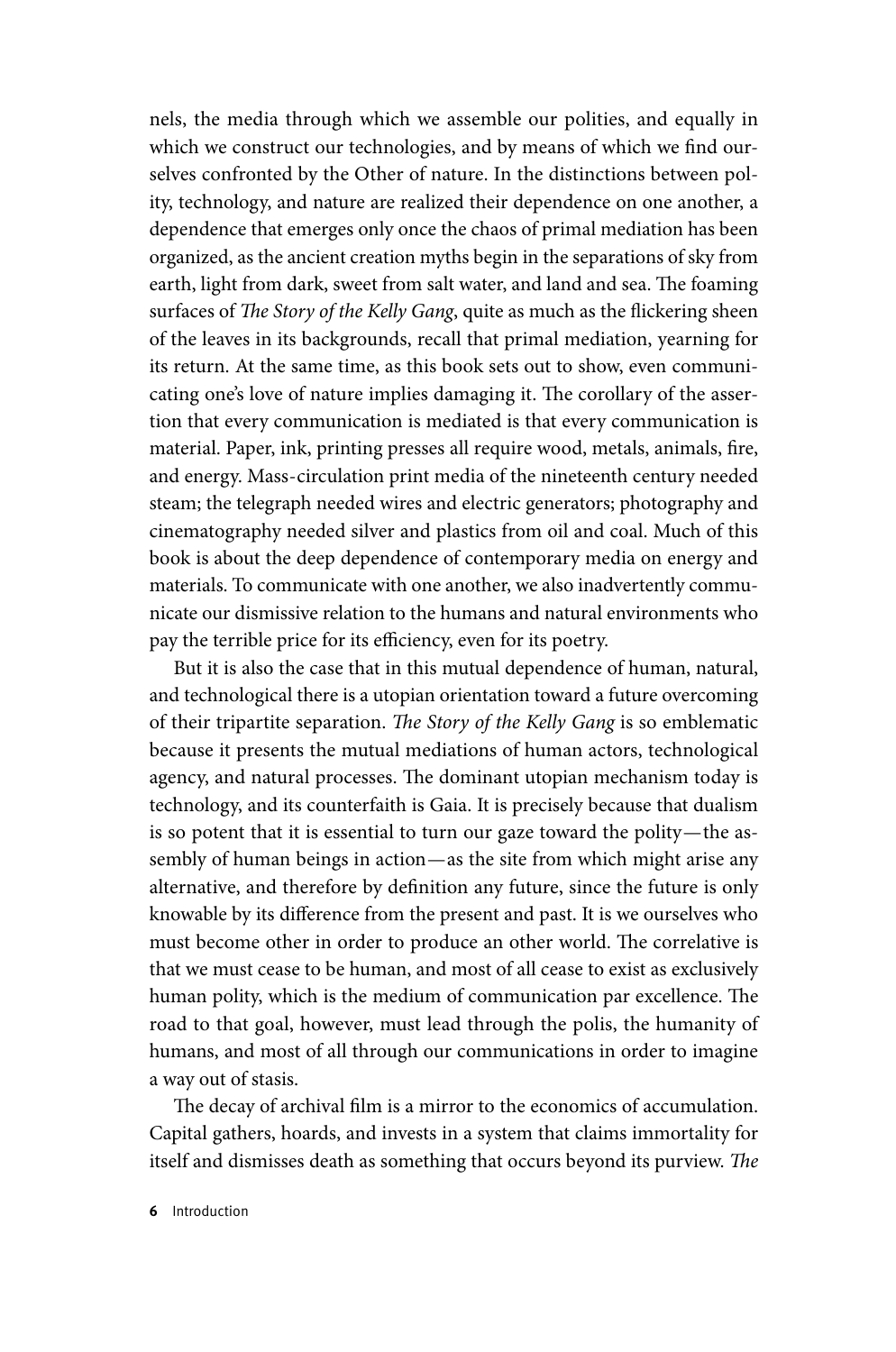*Story of the Kelly Gang* speaks intensely of the mortality of the materiality of media. Media are finite, in the sense both that, as matter, they are inevitably tied to physics, especially the dimension of time; and that their constituent elements—matter and energy, information and entropy, time and space, but especially the first pair—are finite resources in the closed system of planet Earth. Because they are finite, media not only cannot persist forever; they cannot proliferate without bounds. There are not enough of certain metals already for everyone on the planet to have the same access to equipment as Western consumers have become used to in recent decades. To create new materials means using up a finite stock of energy sources. The obsessive accumulation of everything that characterizes our era has limits.

For many ecologists, this problem has its origin in overconsumption. For materialists, the source is as likely to be overproduction. The two are difficult to disentangle, but this book leans toward the latter, not only because it offers a more persuasive explanation but because overconsumption is presented to us—politically—as an ethical issue, a matter for individuals, where overproduction is a political matter involving us as social beings. We are all worn down with the almost impossible moral obligation to shop ecologically, and to persuade others to. Ecological crisis, it is argued here, is not the fault of individuals but of the communicative systems, most of all the tyranny of the economy, of money as the dominant medium of twenty- first- century intercourse between humans and our world.

Communication is inextricably bound up in the concept of the commons. As we will see, the idea of common land, and of the open seas and later outer space as commons has a long, divisive history. In 1609, the great jurist Hugo Grotius took as his premise the following thesis:

Now, as there are some things which every man enjoys in common with all other men, and as there are other things which are distinctly his and belong to no one else, just so has nature willed that some of the things which she has created for the use of mankind remain common to all, and that others through the industry and labor of each man become his own. Laws moreover were given to cover both cases so that all men might use common property without prejudice to any one else, and in respect to other things so that each man being content with what he himself owns might refrain from laying his hands on the property of others. (Grotius  $[1609] 1916, 2)$ 

The seas fell into the category of things "common to all," but the "all" disguised a deeper belief in who exactly might lay claim to the freedom of the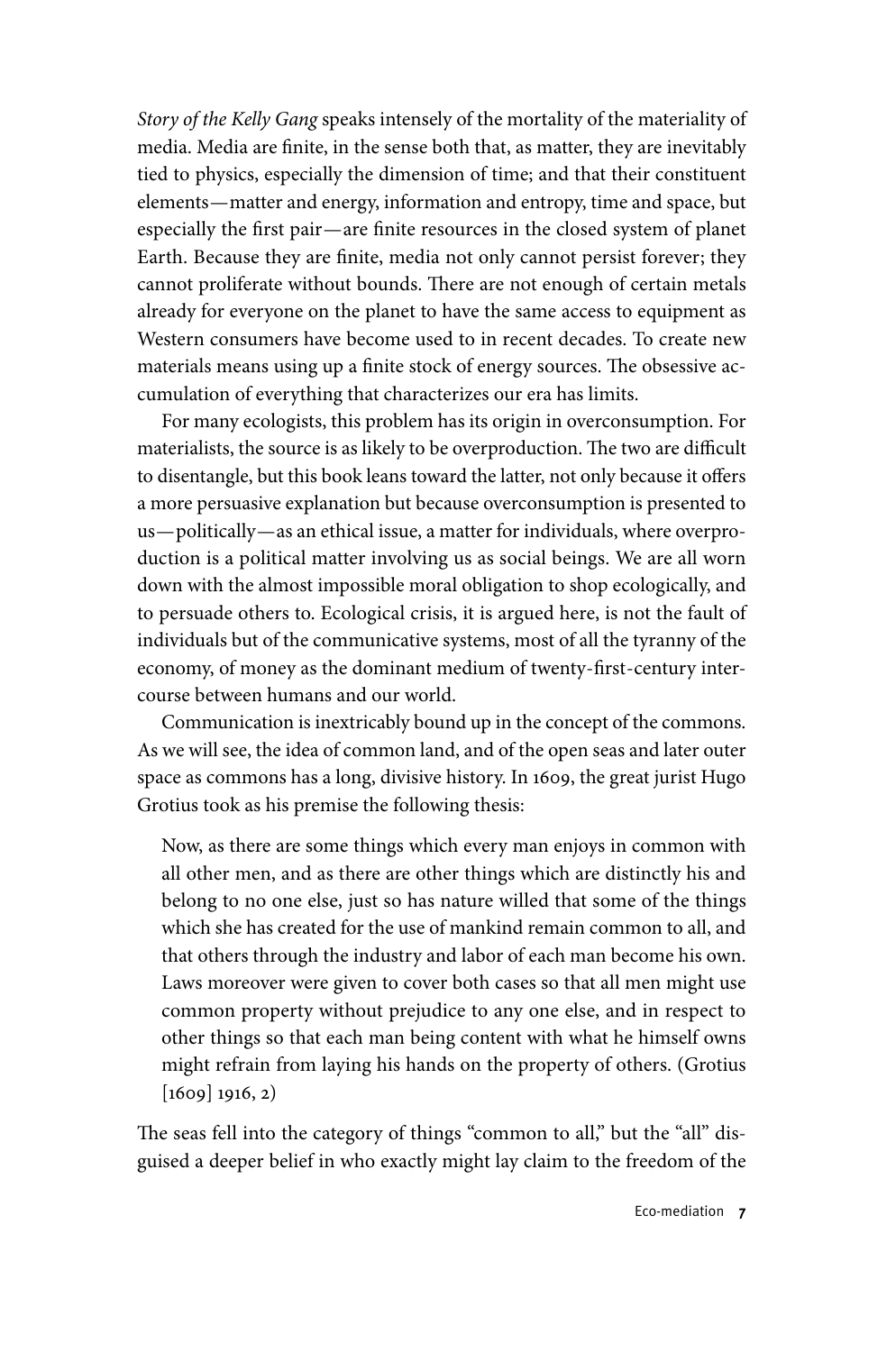seas. Grotius, in the first flush of the Dutch Republic's contestation with Portugal for access to the East Indies (Vieira 2003), was contesting the Portuguese claim to own access to the Spice Islands. For Grotius, the regulation of the seas fell under the law of nations. Colonized lands had a different destiny. Where there was evidence of "the industry and labor of each man," there too was evidence of property rights; but since the colonies gave the appearance of unworked lands, they were open to the "improvements" of clearing forests and establishing fields, and therefore to expropriation by the colonizers, regardless of the very different forms of working the terrain and its resources practiced by indigenous peoples. Grotius on this basis made a distinction between *terra nullius*, land that belonged to no one, and *res nullius*, the seas that belonged to all nations.

There thus appeared two forms of commons. In the case of the sea, "Grotius was not basing his argument on the traditional rights of the commons, which tended to be customary rather than codified, but on the limited notion of *res communis* found in Roman law" (Mirzoeff 2009, 292), a legal doctrine defining public goods as property of the *res publica*, the state. In the case of the land, the commons referred not to legal definition but to customary practice, specifically to territory to which everyone had access. As we will see, the contest over what status custom has in law, which precise features of the world can be considered the property of one or many states or one or many individuals, and under what conditions common goods can become private property has been a key feature of environmental history. In our times, the idea of a global commons is offered by influential writers like Hardt and Negri (2009) not as a return to the past but as a future, grounded in tradition but now applied not only to land, water, and air but to knowledge, genetic material, and many other new domains. In what follows, the idea of a return to the commons goes beyond Hardt and Negri in insisting that the new commons cannot be solely human, and that therefore our understanding of what it is to be human needs to change. That task is political, but it is also aesthetic, and deeply engaged in the mediations between humans and their environments, natural and technological.

Three key terms describe what happened to the commons, both in Europe and in colonialism: enclosure, environment, and externality. The enclosure of common land and parceling out of common goods, including the geology lying under the land, the air and the radio spectrum carried through it, the sea and the rivers and waters running into it, was a historical moment, but is also an ongoing process. In many senses, modernity begins with the enclosures that for Marx lay at the beginning of capital, but which also began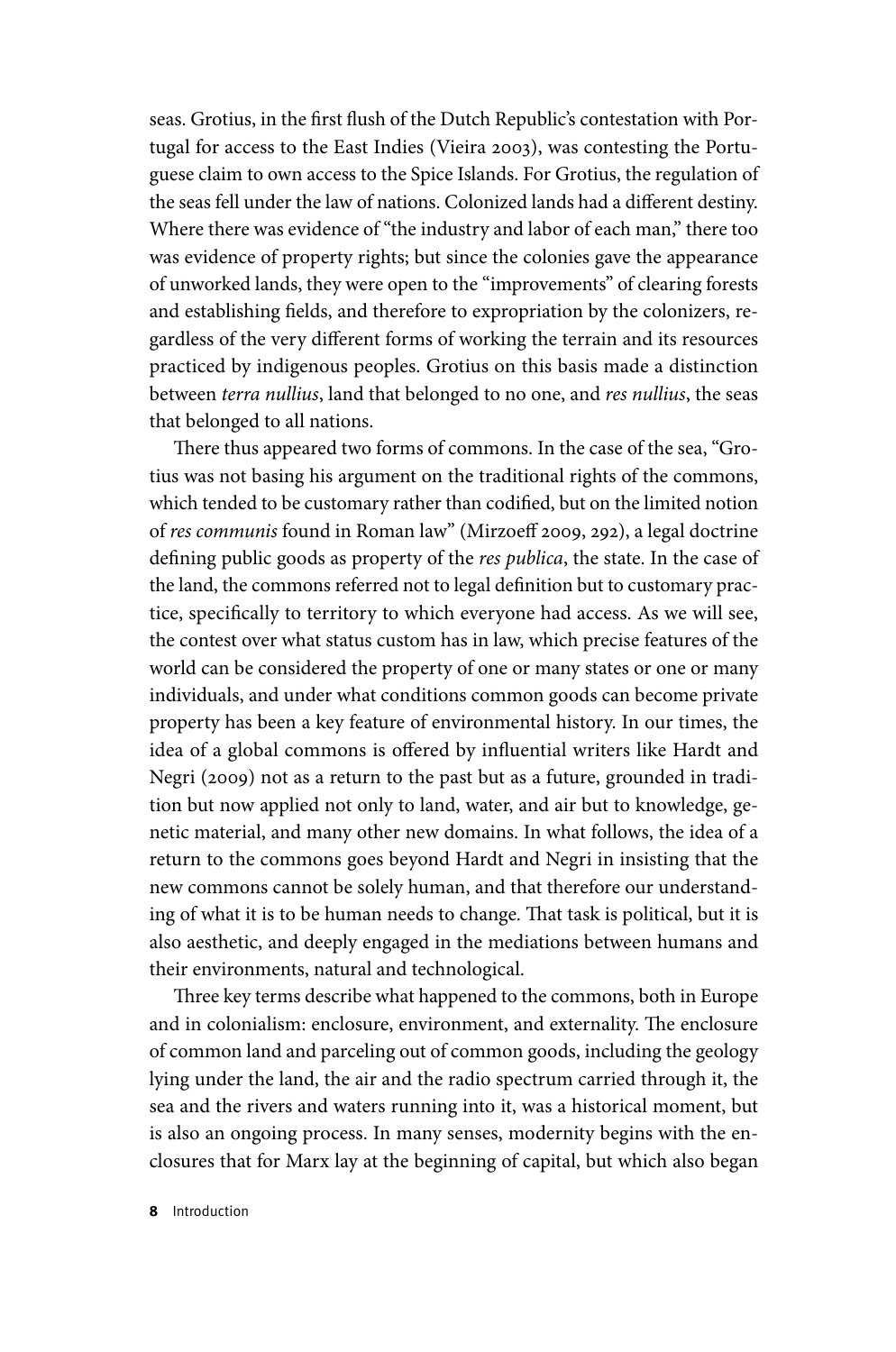the alienation of people from land that created the modern conception of nature (Thomas 1983), and created what we now know as the environment. Environments environ: surround, encircle, circumscribe. They become environments by being excluded from the communicative community alienated from them by enclosure. There is a strange contradiction here between enclosing and excluding. It is made only more complex in a third term, externality. An externality is, in economics, anything that can be used without cost. Workers, land, and machinery have to be paid for, but air is free. Firms can use as much of it, and dump as much waste into it, as they wish, without having to pay. Today, legislation applies a cost to the use of common goods like water, and to polluting common benefits like the atmosphere, but those costs are often minimal compared to profits, and treated accordingly. Nature, natural reproduction of species, and harvesting wild foods and medicines require investment in everything except the natural processes they rely on. These are the environments that become economic externalities. Enclosure makes something property: under Grotius's principles, what is not property is there to be exploited by anyone who cares to exploit it. The fate of communication in the modern world is tied up in the translation of the commons through enclosure, environmentalization, and externalization. These processes are not only historical but major features of the contemporary geopolitics of ecology, features that make it essential to consider the aesthetics of media and communication in direct relation to contemporary forms of colonialism. Following in the footsteps of the work done, among many other eco- critical thinkers of the materiality of media, by Grossman (2007), Feilhauer and Zehle (2009), Gabrys (2010), Maxwell and Miller (2012), and Parikka (2015), eco-politics and eco-aesthetics must be thought through in the context of post- and decolonial movements. Media and mediation cannot be separated from their environmental impacts, but for that very reason they are privileged tools in creating a future other than our dark now.

The archived footage resurrected in *The Story of the Kelly Gang* might be considered a microcosm of this potential: The film has grown and changed with its material substrate as that went through its secret and inhuman chemical afterlife. An environment and its inhabitants coevolve. A species does not discover an environment waiting for it. It cocreates that environment by acting in it, eating, excreting, building, reproducing, dying. Ecology is a science of relations and mediations, in which innumerable interactions must constantly re- create the end points "environment" and "inhabitant." These termini do not originate communications: The buzzing, blooming, interconnected flows of mediation come first, construing as needed from the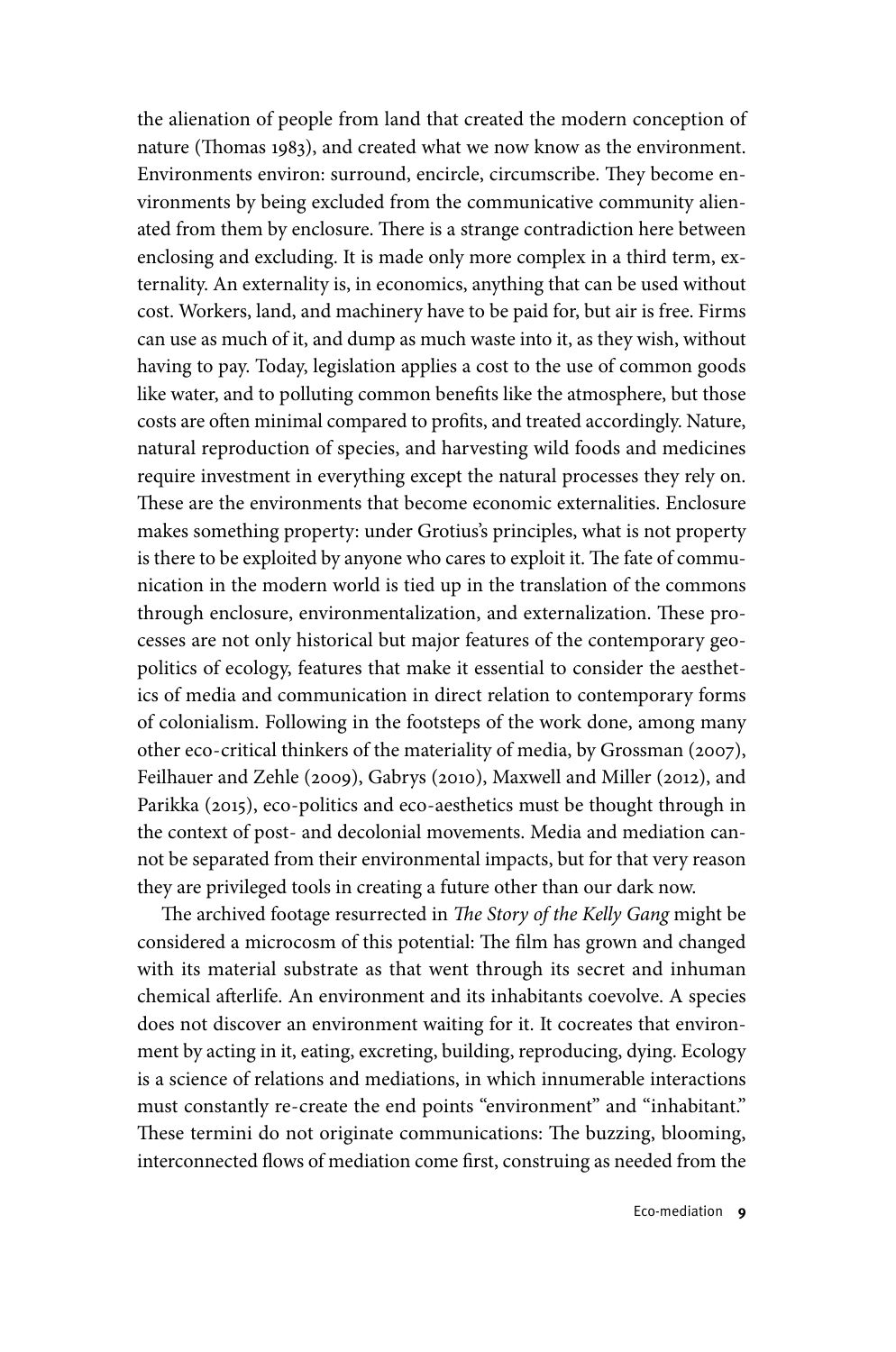materials at hand the partners, from cells to ecosystems, that will be so mediated. This is the environmentalist account not just of natural but of human history. Too often we presume that the nonhuman has autonomy from human affairs, save only when anthropogenic processes threaten natural cycles. It is a direct consequence of such thinking that gives precedence to preserving wilderness over relationships between the human population and the environing world. Such anti- anthropocentrism reflects an ideal, not the actual circumstances. The aesthetic of mediation is political to the extent that it is mediated through public administration and never exists as pure immanence. If eco- critique is to have a political role, it must address the human as well as the organic, the environment of data centers, Tijuana maquiladoras, the recycling villages of southern China, and the habitat of London's North Circular Road quite as much as Antarctica.

The first chapters start from the premise that the Earth has finite resources, and that mediation depends upon them and their limits. They address in turn energy and matter. The first chapter engages with energy use and transmission, and then with the sources of energy in fossil fuels, nuclear power, and hydropower projects; and the second with materials, manufacture, and recycling. The environmental and human consequences tell a dark tale of colonialism, genocide, devastated ecologies, toxicity, extinctions, and a shameful legacy that will take more than decades to make right. Together these chapters advance the thesis that we are already ruled by cyborgs, vast biocomputer hybrids characterized by their lack of shame, their obsession with profit, their inhumanity, their suicidal tendency, and the integration of waste into their life cycle. They pay special attention to the burdens placed on the poor, in the megacities of the Global South, and among indigenous peoples. The intellectual and spiritual obligations owed by the green movement to First Nations is immense, but has not altered the ongoing destruction of indigenous lands and cultures. The price they pay for our media is a recurrent theme. The emphasis in the chapters on energy is on the scale of human suffering involved in environmental catastrophe, not in the future of climate change, but in the present and immediate past of energy generation and transmission, resource extraction, manufacture, and toxic waste.

The stories of heroic struggles, and some rare successes, against those who would despoil them is heartening (EJAtlas.org 2015), but does no more to resolve the structural problem of media's ecological impact than the injunction to consumers to save power. Chapter 2 therefore addresses suprana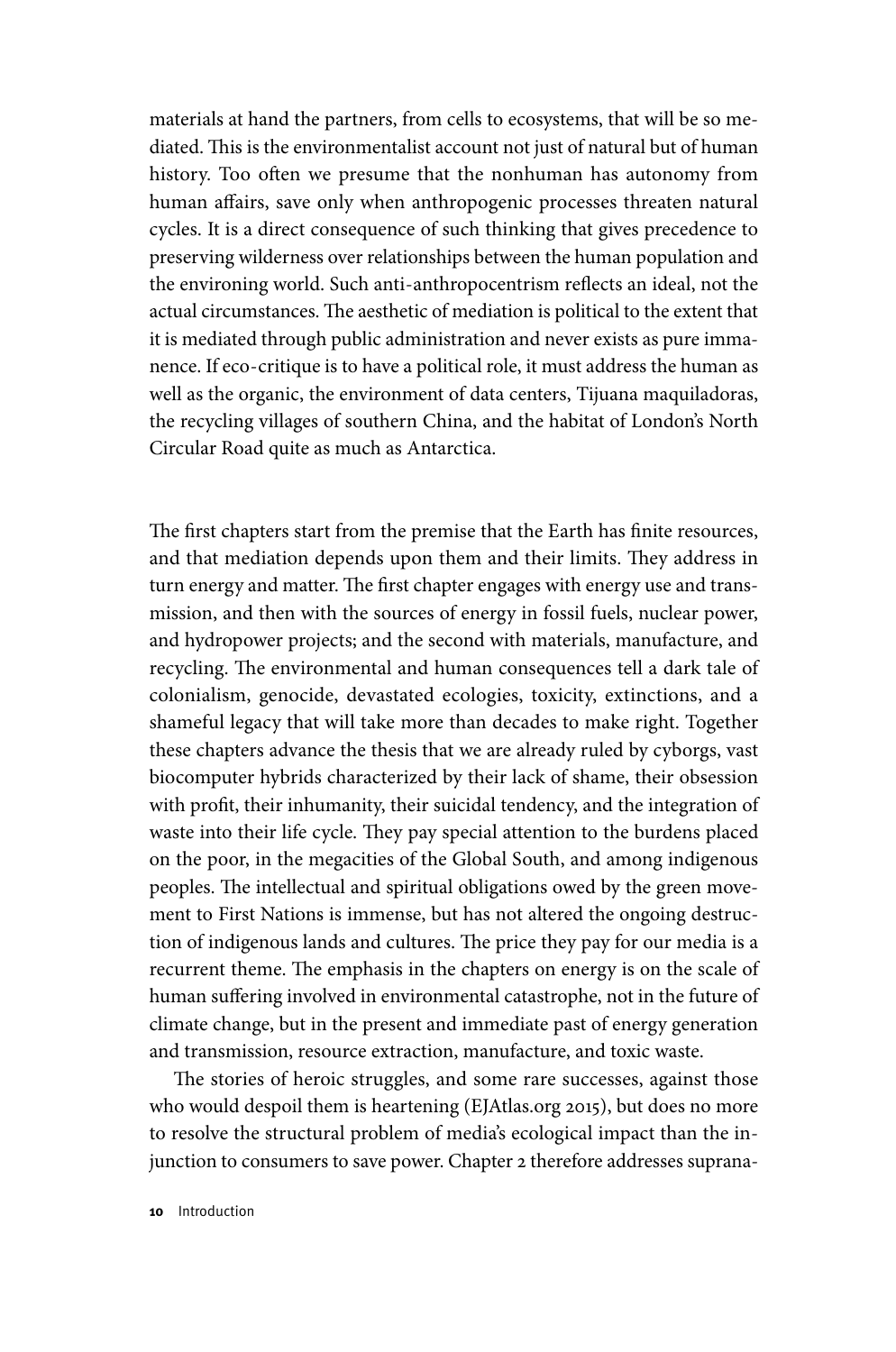tional governance structures and attempts to understand how it is that they can organize sophisticated global structures to enable communications, but cannot make a decision about energy and other ecological topics. This too is a sad tale. The failure of political elites and the cyborg corporation to provide a decent living for the majority of the world's population, while destroying the very bases of the wealth they crave, would be a tragic spectacle, if it were the story of a human being.

The last two chapters turn toward the second great theme of the book, ecology as mediation. Inspired by pioneers of eco- critical humanities including Dipesh Chakrabarty (2009), Nicholas Mirzoeff (2014), the contributors to Tom Cohen (2012) and Henry Sussman's (2012) critical anthologies, and Joanna Zylinska (2014), these chapters take up McKenzie Wark's (2015) challenge: "Let's take this world- historical moment to be one in which to reimagine what the collective efforts of everyone who labors could make of the world, and as a world." The third chapter looks at how mediation between human population and environment defines politics, and has always been conducted through the capillary organization of technologies, in the first tools, the earliest rock art, and the oldest poetry. This "originary prostheticity" (Stiegler 1998, 98– 100), the technology that is always human and the humanity that is always technological, is composed of media, from rituals to scientific instruments. These mediating technologies that are at the same time instruments of government divide and recombine relations between humans, and between humans, their environments, and the mediating technologies themselves. What environs us today, the environment of the twenty- first century, is no longer only what we call nature but the secondary environments of technology and data, with the human body in the process of also becoming an environment. Assessing potential economic, social, and political resources for change, it becomes apparent that the conditions under which we find ourselves demand a revolution in communications, a fundamentally aesthetic politics.

When Marx (1974, 820) wrote of the "realm of freedom" that "begins only where labour which is determined by necessity and mundane considerations ceases," he might have been speaking of the eudaemonistic ethics endorsed in this book, an ethics whose goal is the good life, a terrestrial paradise pursued through and realized in open communication of and between differences. Environmental criticism requires an elaborated theory of mediation, a concept that this book attempts to refine by testing it against the story of the materials that media are made of. Where other disciplines and professions take as their goal a specific good—health, shelter, justice, knowledge,